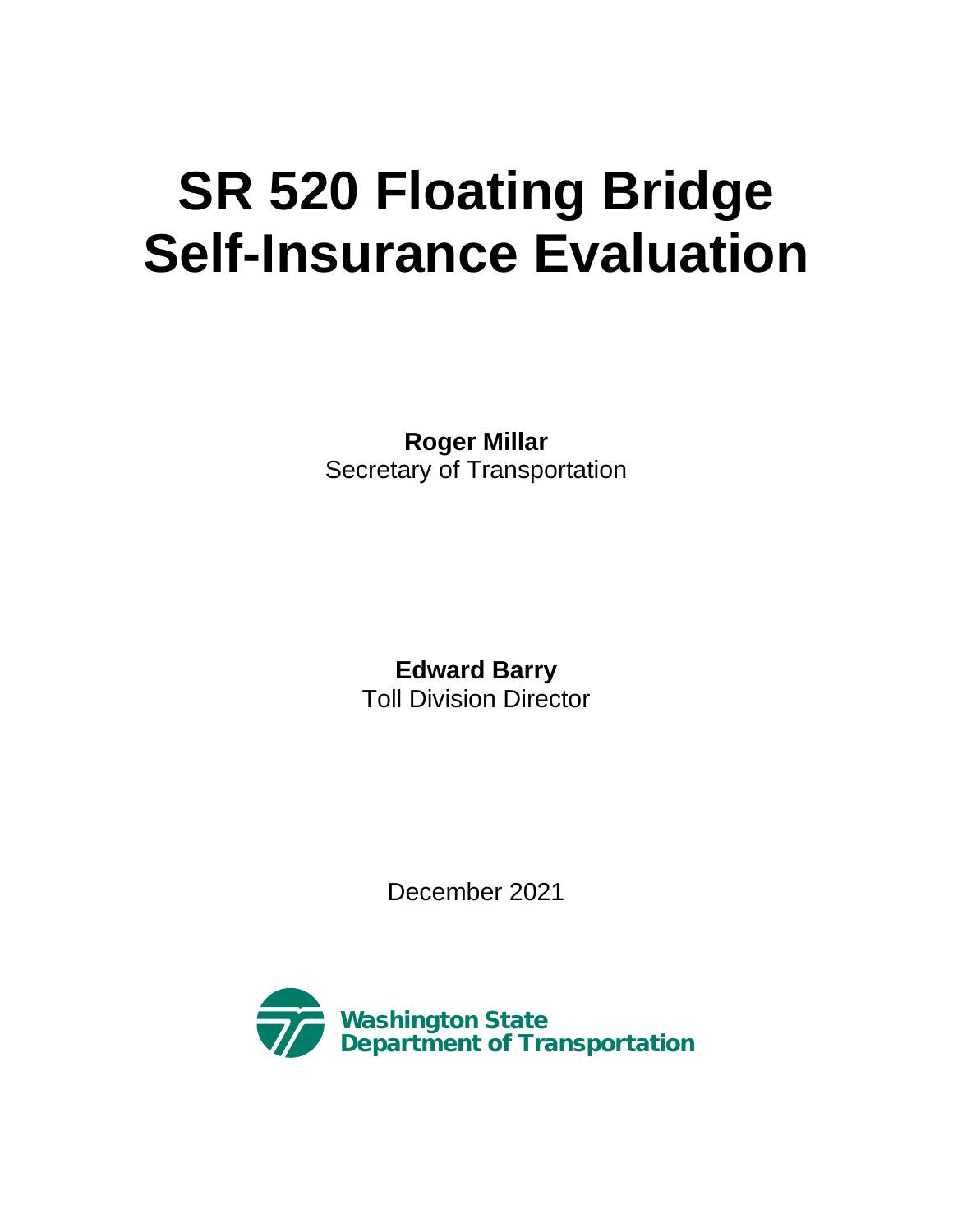#### **--Introduction**

State Route 520 is a major commuter corridor connecting Seattle on the west side of Lake Washington with Bellevue and Redmond to the east. The highway connects I-5 and I-405 and, together with the I-90 floating bridge, is one of two motor routes across Lake Washington. SR 520 crosses Lake Washington on a six-lane floating bridge. The 7,710-foot-long bridge is the longest floating bridge in the world. Tolls are collected electronically at the entrances to the bridge. Construction and upgrades to the bridge have been funded by the sale of bonds. Money from the tolls is used, in part, to pay the debt owed on the bonds. The bonds are governed by a Master Bond Resolution.

The Master Bond Resolution requires that the state maintain insurance on the bridge to ensure payment continues on the bonds, even if tolling income is inhibited. The resolution provides that insurance may be provided via commercial insurance policies, or through an actuarially sound self-insurance system. Historically, WSDOT has purchased commercial insurance to comply with the requirements of the Master Bond Resolution.

In recent years, the cost of maintaining commercial insurance policies on the bridge have increased substantially. The state has maintained commercial insurance coverage since Fiscal Year 2012. The level of coverage has been relatively consistent throughout that period, although the insured value of the bridge has increased regularly to compensate for inflation. In 2012, the annual premium was \$1,651,646.07. The premium for FY 2022 is \$5,806,323.43. This represents a 352% increase in the last decade. The increase from Fiscal Year 2021 to Fiscal Year 2022 alone was 43.58%. Current insurance market conditions indicate that further increases can be expected in future years.

1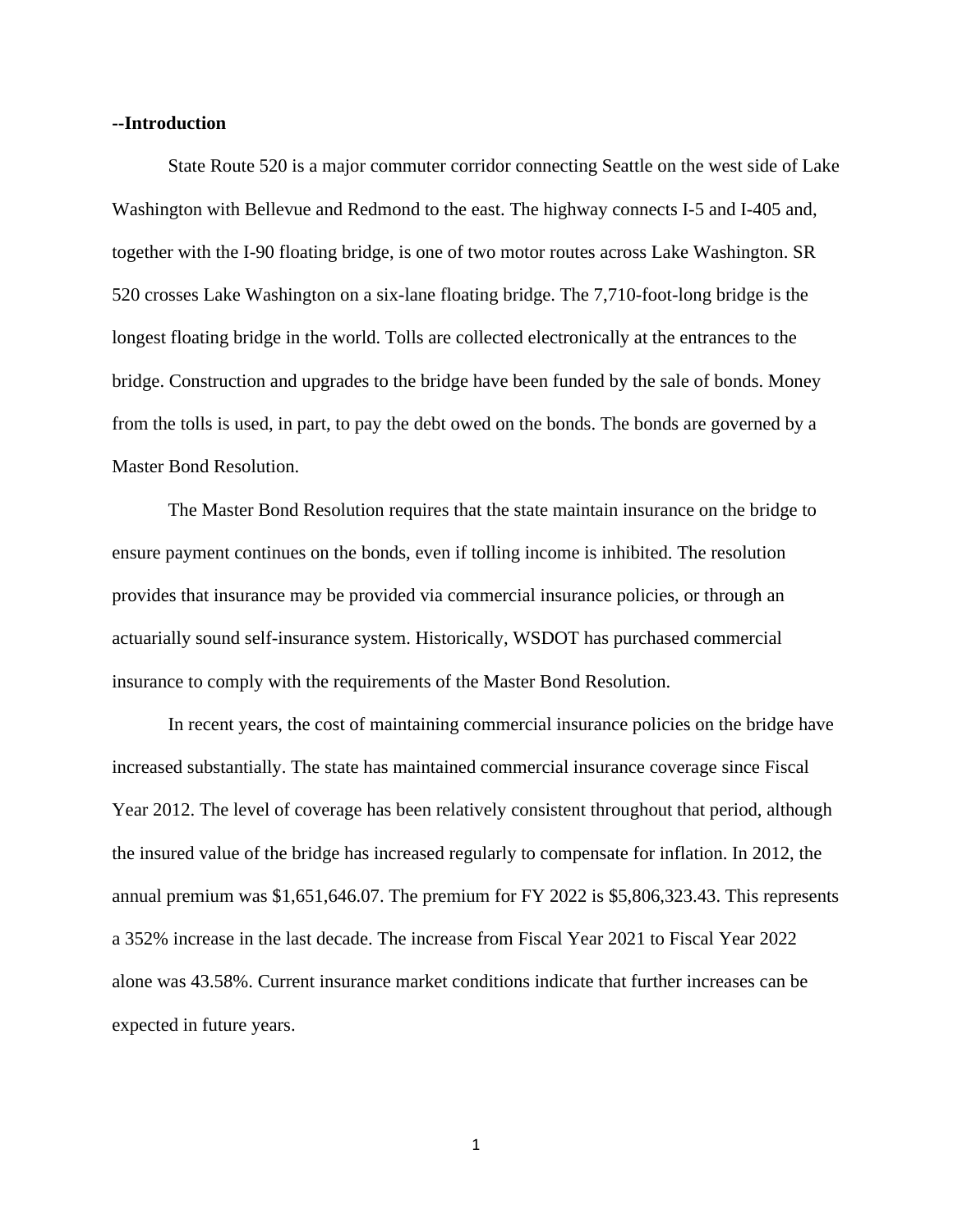During the 2021 legislative session, the Legislature requested WSDOT evaluate the costs and benefits of a pursuing a self-insurance option for coverage on the bridge, rather the current commercial insurance model. The proviso language reads:

## **--Proviso Language**

(9) \$1,516,000 of the state route number 520 corridor account—state appropriate is provided solely for the increased costs of insurance for the state route number 520 floating bridge. The department shall conduct an evaluation of the short and longterm costs and benefits including risk mitigation of self-insurance as compared to the commercial insurance option for the state route number 520 floating bridge, as allowed under the terms of the state route number 520 master bond resolution. By December 15, 2021, the department shall report to the legislature on the result of this evaluation.

[Substitute Senate Bill 5165, Section 209 (9)]

Tolls collected on SR 520 help pay off bonds issued to reconstruct the highway. Tolls

also pay for SR 520 operations and maintenance, debt service, future repairs, insurance, and

deferred sales tax. Washington State bonds for the SR 520 program are sold in public markets

through coordination with the Office of the State Treasurer and are governed by a Master Bond

Resolution. Section 7.07 of the Master Bond Resolution governs the insurance requirements for

bonds sold to fund SR 520 bridge expenses. That section reads:

## **Section 7.07 Insurance**

The State covenants that it will keep the System and its use and operation thereof insured (including through self-insurance pool insurance) at all times in such amounts, subject to such exceptions and deductibles and against such risks, as are customary for similar facilities, including business interruption insurance. All insurance policies shall be carried with a responsible insurance company or companies authorized to do business in the State or shall be provided under a selfinsurance program; any self-insurance program shall be actuarially sound in the written opinion of an accredited actuary, which opinion shall be filed with WSDOT at least annually. At any time and from time to time, the State may elect to terminate self-insurance of a given type. Upon making such election, the State shall obtain and maintain comparable commercial insurance.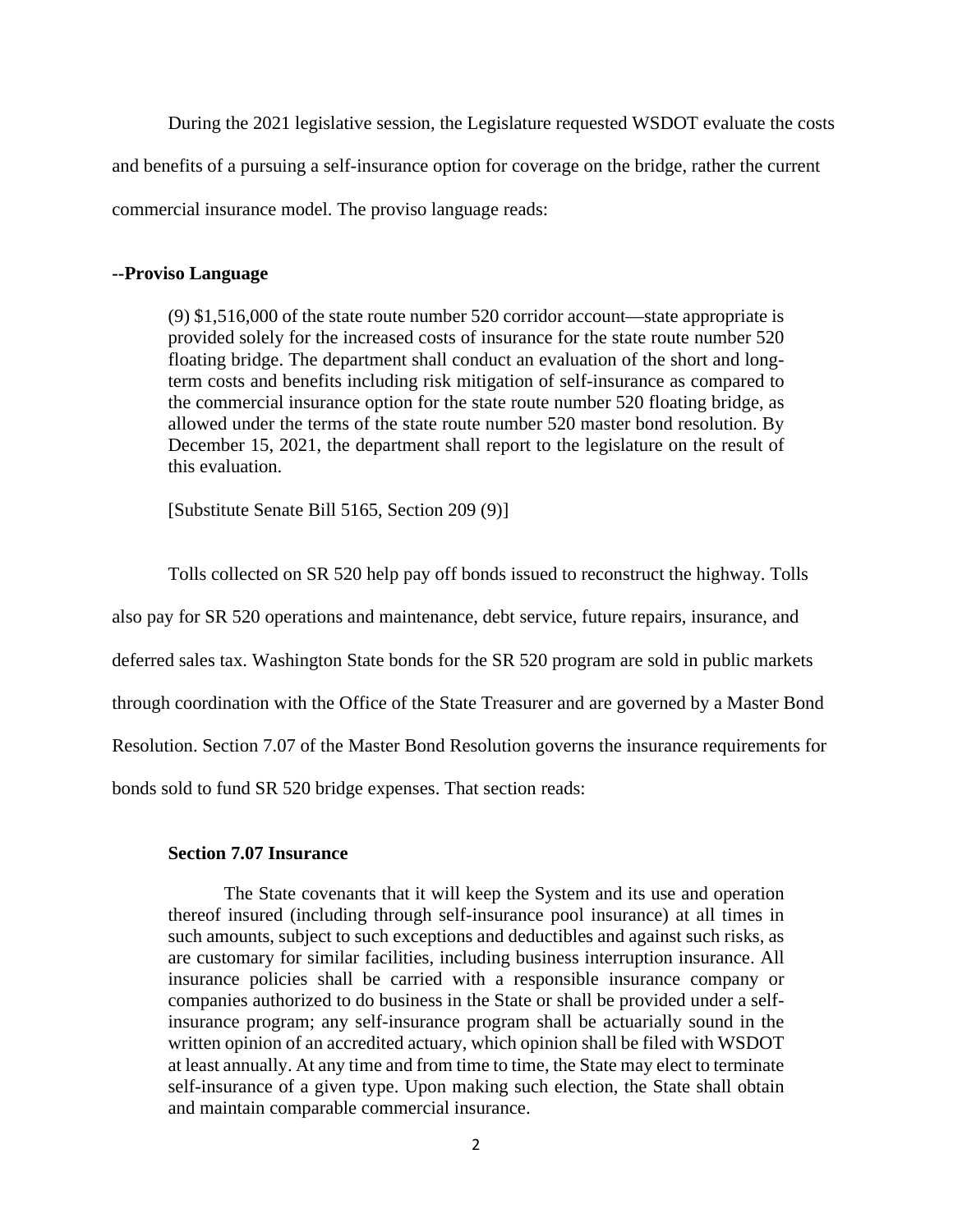The State covenants that it will take actions as it deems necessary to demand, collect and sue for any proceeds that may become due and payable to it under any insurance policy. To the extent that the State receives insurance payments under a business interruption insurance policy, those amounts shall be deposited into the Toll Facilities Account. To the extent that the State receives liquidated damages for delayed completion under a construction contract relating to the acquisition or construction of a Project, those amounts shall be deposited into the Toll Facilities Account.

*"System of Eligible Toll Facilities"* or "*System"* means the SR 520 Corridor, together with any Additional Eligible Toll Facilities.

*"SR 520 Corridor"* means that portion of State Route 520 between its junctions with Interstate 5 and State Route 202.

In summary, the Master Bond Resolution requires:

- The use and operation of the bridge system be insured in amount customary for similar facilities;
- Business interruption insurance must be included in the insurance program;
- WSDOT may use commercial insurance policies or a self-insurance program;
- If the state uses a self-insurance program, that program must:
	- o Be actuarially sound in the written opinion of an accredited actuary
	- o The written opinion of the accredited actuary must be filed with WSDOT at least annually;
- The state may opt out of the self-insurance program and revert back to the commercial insurance system in whole or in part.

## **--Summary of Current Coverage:**

In order to evaluate the potential for a self-insurance program, we must first understand

what coverages are currently in place and what is required to comply with the Master Bond

Resolution. The bond resolution expressly requires business interruption coverage be maintained

on the bridge. This insurance is designed to replace lost revenue from the facility should it be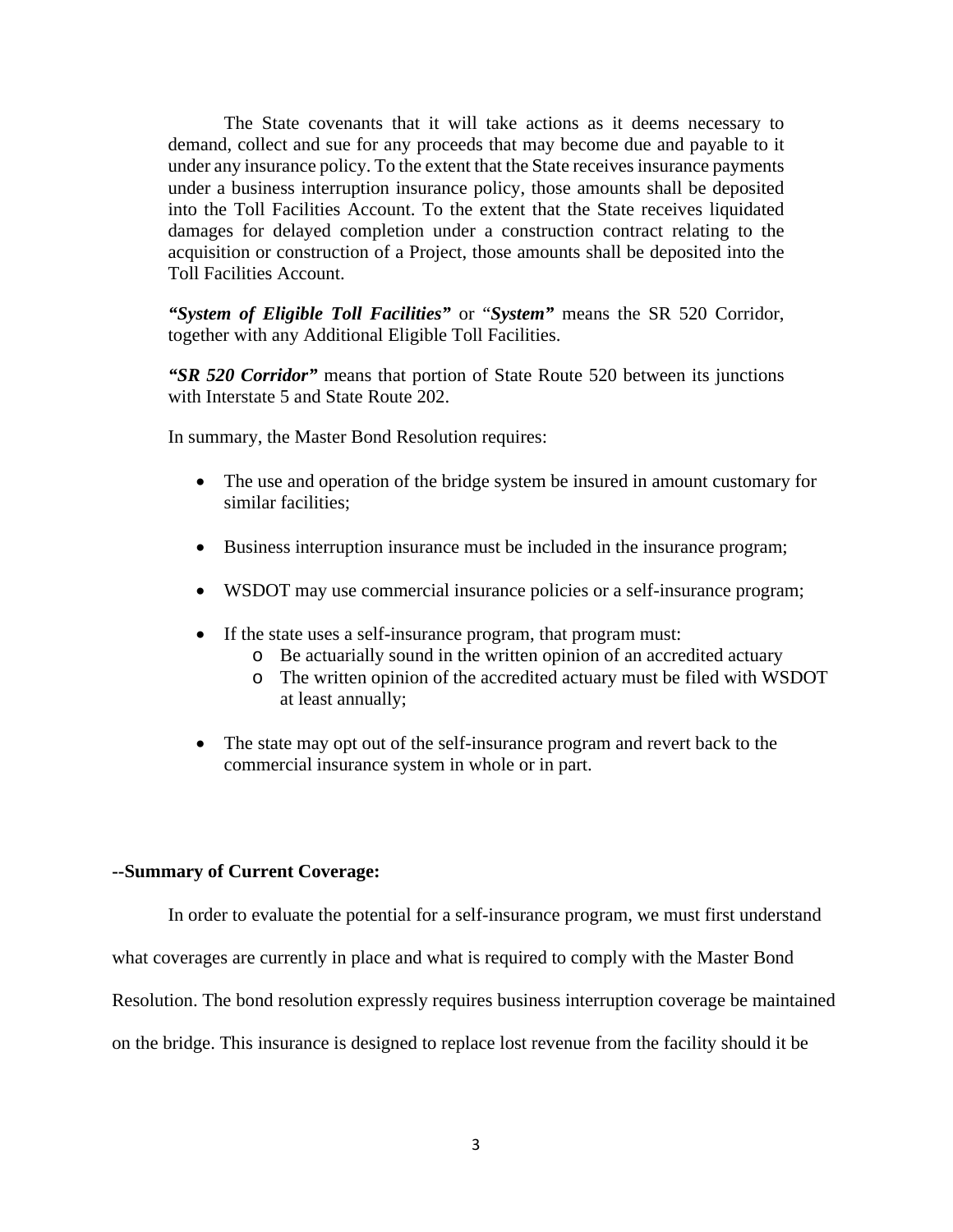damaged or closed for a period of time. Business interruption coverage ensures that bond holders will continue to be paid, even if the bridge is not generating income for a period of time.

Additionally, the bridge property itself is covered for most perils, including earthquake, flood and terrorism. The total insured value of the SR 520 Bridge in FY22 is \$1,531,128,036. The amount of coverage has increased over the past three years to reflect inflation in replacement cost. The total increase in Total Insured Value (TIV) is 6.87% over three years. This is in sharp contrast to the 109.5% increase in premium for nearly identical coverage. Commercial insurers will not cover business interruption to the bridge without also covering the bridge itself. Since business interruption coverage is required by the Master Bond Resolution, when commercial insurance policies are used, coverage of the bridge structure itself is also mandated. A summary of the coverage on the bridge, including premiums, for the past three fiscal years and the fiscal year just begun is summarized in the graph below:

| <b>State of Washington -</b><br>520 Bridge | 2018-2019       | 2019-2020       | 2020-2021<br>(at 10/29/2020) | 2021-2022       | <b>Variance</b> |
|--------------------------------------------|-----------------|-----------------|------------------------------|-----------------|-----------------|
| <b>Total Insurable Values</b><br>(TIV):    | \$1,432,670,000 | \$1,492,278,737 | \$1,487,345,331              | \$1,531,128,036 | 2.94%           |
| Earthquake TIV:                            | \$1,432,670,000 | \$1,492,278,737 | \$1,487,345,331              | \$1,531,128,036 | 2.94%           |
| Earthquake Limit:                          | \$100,000,000   | \$100,000,000   | \$100,000,000                | \$100,000,000   | 0.00%           |
| *Property Annual Cost:                     | \$2,772,013.86  | \$3,320,404.12  | \$4,043,922.26               | \$5,806,323.43  | 43.58%          |
| <b>Cyber Liability Annual</b><br>Cost:     | N/A             | N/A             | N/A                          | N/A             | N/A             |
| Pollution Liability<br><b>Annual Cost:</b> | N/A             | N/A             | N/A                          | N/A             | N/A             |
| <b>Total Account Rate</b><br>$(\$/100)$ :  | 0.1934859       | 0.2225056       | 0.2718886                    | 0.3792187       | 39.47%          |
| **Total Annual Cost:                       | \$2,772,013.86  | \$3,320,404.12  | \$4,043,922.26               | \$5,806,323.43  | 43.58%          |

**--Cost of coverage for current fiscal year and trend over past four years:**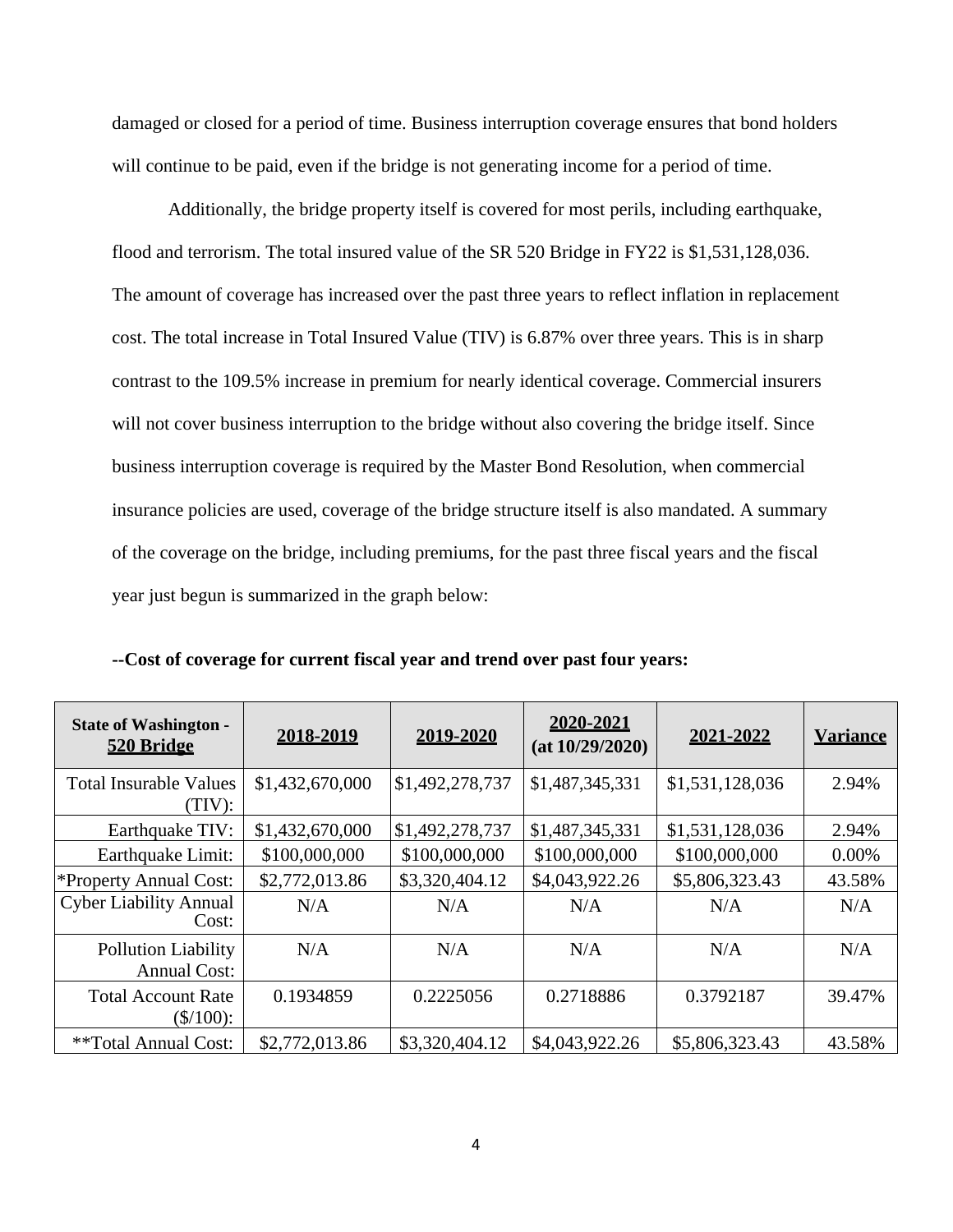\*Property Annual Cost includes: all premiums (except Cyber Liability and Pollution Liability), underwriting fees, commissions, loss control expenses, program administration charges, and applicable taxes

\*\* Total Annual Cost includes: Property Annual Cost, Cyber Liability Annual Cost and Pollution Liability Annual Cost (except Cyber BBR option, if purchased).

The trend of premium increase was more gradual in previous years. The table below

displays the total annual premiums paid for FY12 through FY18:

| <b>Coverage Year</b> | Premium        |
|----------------------|----------------|
| 2012-2013            | \$1,651,646.07 |
| 2013-2014            | \$1,710,684.64 |
| 2014-2015            | \$2,199,961.00 |
| 2015-2016            | \$2,210,688.46 |
| 2016-2017            | \$2,186,893.88 |
| 2017-2018            | \$2,426,990.36 |

# **--Trajectory of Increase is expected to continue due to forces beyond our control**

According to the State's Insurance Broker of Record:

[O]ver the past few years, natural catastrophe losses such as Hurricanes Harvey, Irma and Maria in 2017, California Wildfiresin 2018, 2019 and 2020, Winter Storm Uri in 2021, and the Coronavirus Pandemic are key drivers of continuing rate pressure. These catastrophes along with increased attritional losses resulted in another unprofitable year for most property insurers in 2020. Lack of profitability has resulted in carriers continuing to re-evaluate their books and seeking increased pricing and reduced terms and conditions. Those insureds that have significant shock loss(es) or persistent attritional losses will experience larger rate increases. In keeping with the programs' general history, however, we still expect overall rates to, in many cases, remain below that which can be achieved in the open market for similar coverage.

Alliant Property Insurance Program (APIP), Executive Summary, Alliant

Insurance Services, Inc. (June 10, 2021).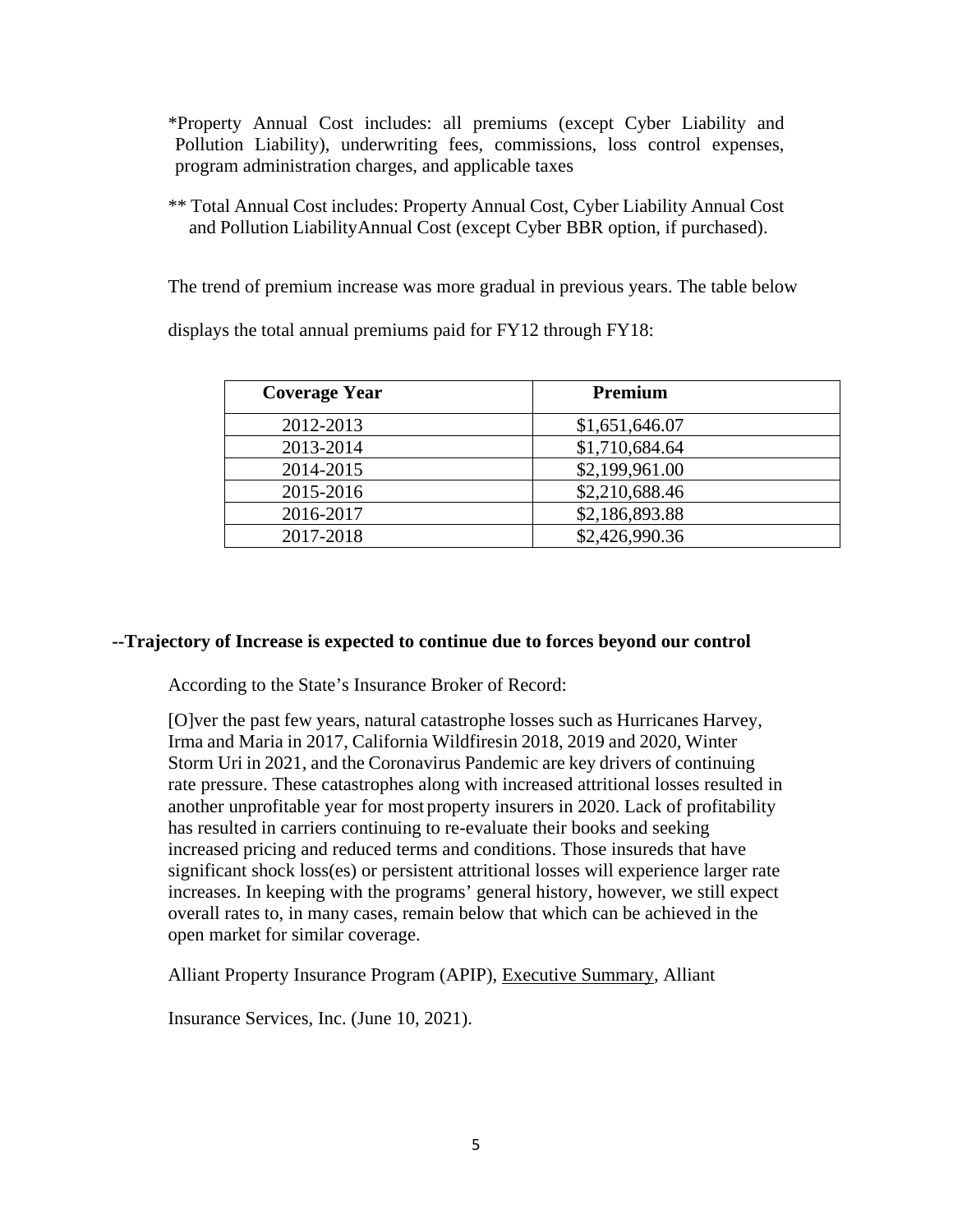The world is experiencing the worst insurance market in over 30 years. "Higher premiums are unavoidable, even for loss-free accounts"[1](#page-6-0) Losses over the past several years have forced insurance companies to raise rates in order to maintain profitability. Insurance companies are reducing their risk profile by avoiding entire classes of business. The impact of COVID-19 on the insurance market will exacerbate the problem. In May 2020, Lloyds of London projected that their loss impact from COVID-19 related claims will be over \$4 Billion. The estimated impact on the industry as a whole ranges from \$40 Billion to \$100 Billion.<sup>[2](#page-6-1)</sup> The following chart displays the significant percentage increase in insurance premiums over the past several years:



Source: Marsh, Global Insurance Market Index – 2020 Q4

<span id="page-6-0"></span><sup>1</sup> Advisen/AXA XL; Alliant Insurance Services, Inc. June 25, 2020.

<span id="page-6-1"></span><sup>2</sup> Alliant Insurance Services, Inc. June 25, 2020.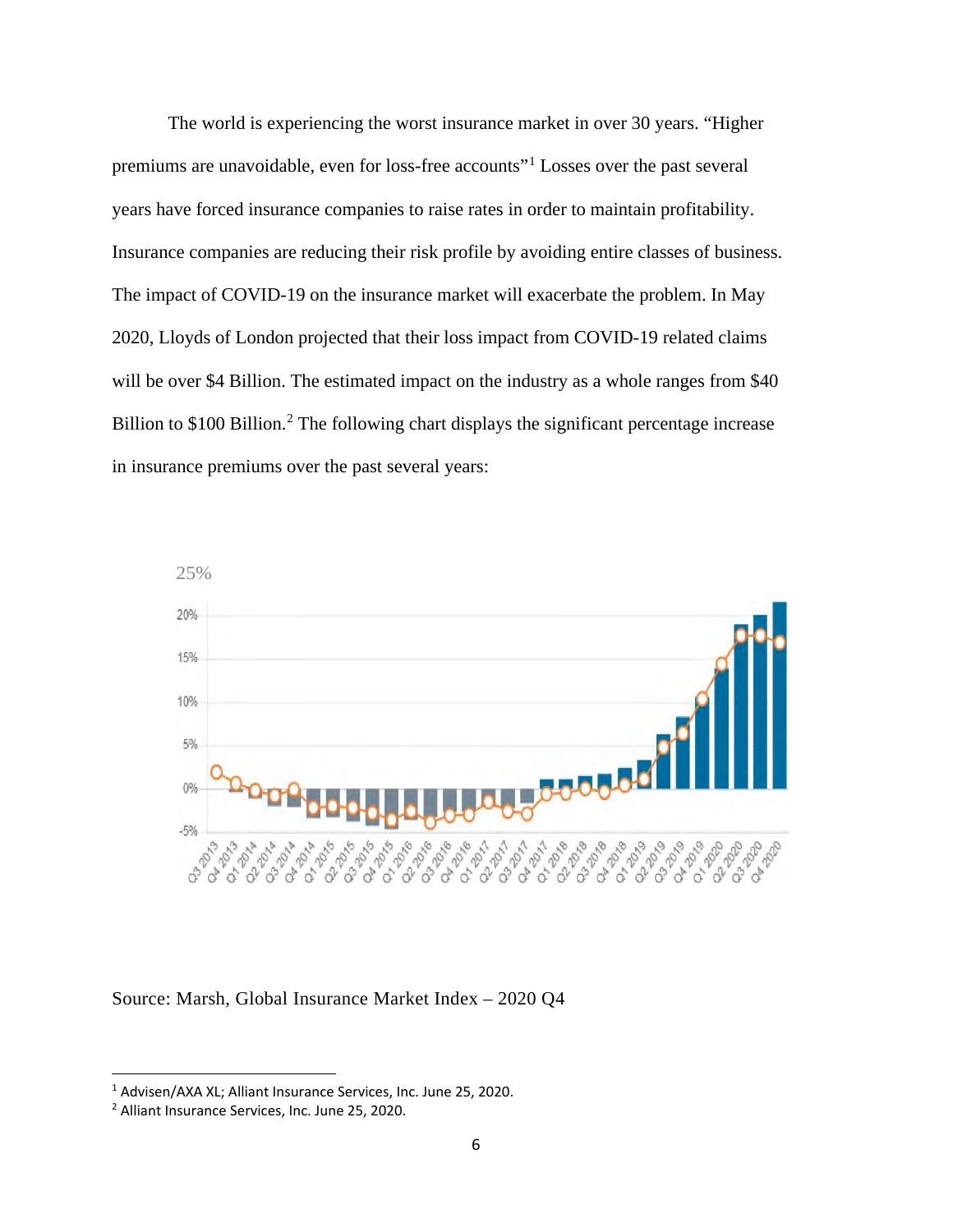Based on prior years of increasing premiums and the current state of the insurance market, it is reasonable to assume that the state will continue to experience annual increases in premiums for commercial coverage of the SR 520 Bridge. The rate of increase is unpredictable. However, evaluating a range of possible increases can provide a benchmark for comparison to the potential costs associated with a self-insurance program for the bridge. The lowest percentage of premium increase in the recent past was 19.78% from FY19 to FY20. Assuming that rate of increase continues, the premium cost for the current commercial insurance would be \$14,316.035 in five years, with the FY27 renewal. The highest percentage increase occurred at the last renewal for FY22, when the state experienced a 43.58% increase. If the high rate of increase were to continue for the next five years, the state could expect to pay \$35,429,982 per year in FY27 for the same level of coverage currently in place. The average rate of increase over the past three years has been 28.38%. Assuming premiums increase at the average rate they have over the past three years, the state could expect to pay approximately \$20,248,275 per year for the current level of coverage.

#### **--Self-Insurance option alternative**

The state currently maintains a self-insurance program for payment of tort claims and lawsuits filed against the state. This program is governed by RCW 4.92.130 and provides a means of comparison for a potential self-insurance program for the SR 520 Bridge or other bond and toll funded projects maintained by the Department of Transportation. In the state's selfinsurance program for torts, claims and defense, costs are paid from the Self-Insurance Liability Account (SILA) (Fund 547), which is funded by the actuarially based premiums assessed on state agencies. "Actuarially based" relates to the fact that an independent actuary develops and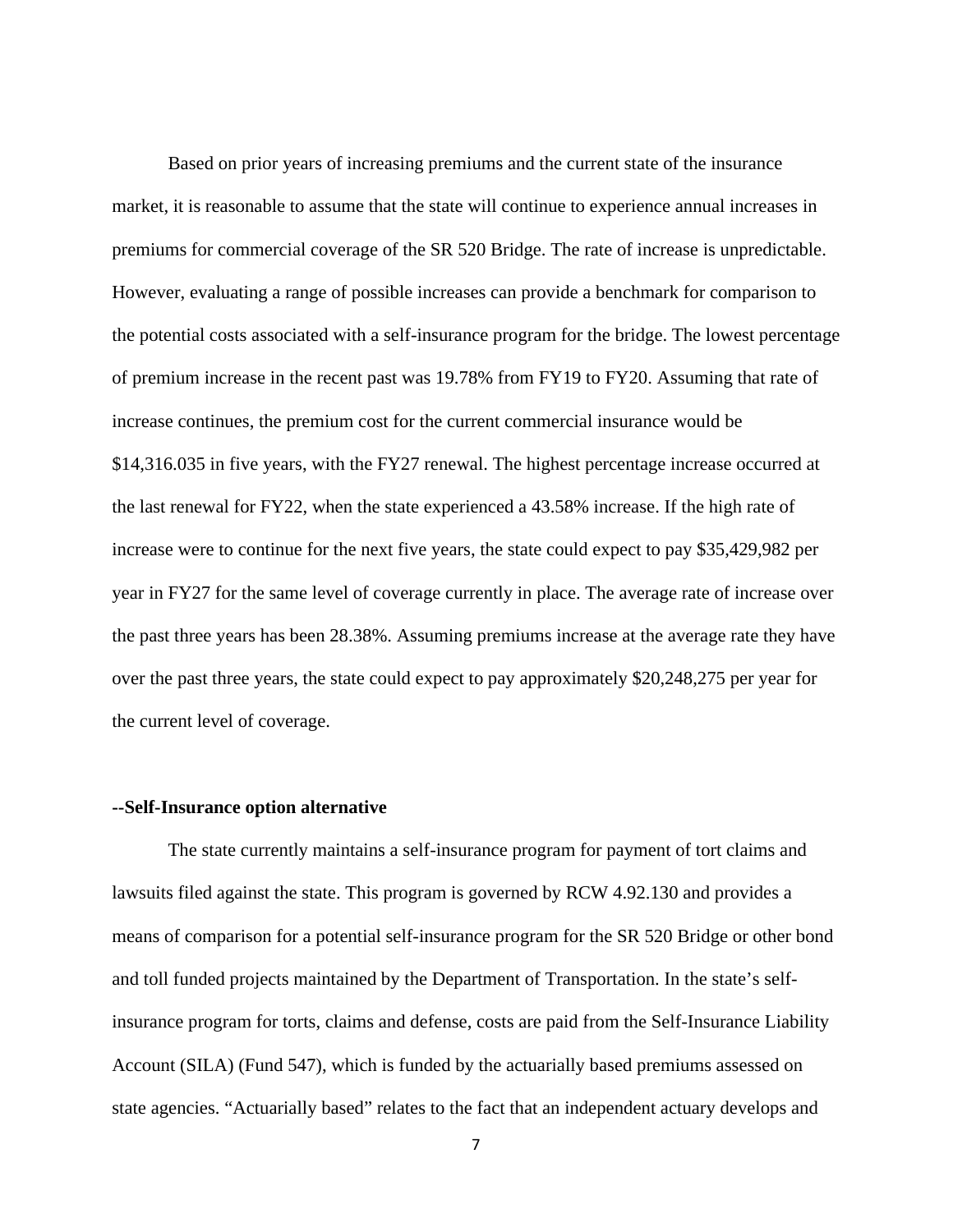certifies the estimated amount of funds to be set aside to meet future obligations. These obligations are based on past losses, current reserves (which are estimated values of pending claims) and predicted trends. An independent actuarial study is performed every two years to provide estimates of the state's total outstanding liabilities at the end of the fiscal year and project liabilities over the next several years. The study also estimates total funding needs as well as the amount needed to make claim payments over the next biennium, and allocates premiums to state agencies. The estimates are provided to the Office of Financial Management as part of a decision package, submitted prior to each biennial legislative session. The Office of Financial Management (OFM) makes a recommendation on funding for inclusion in the Governor's proposed budget. The final budget is determined by the Legislature and appropriated in the omnibus operating budget.

 By comparison, a self-insurance program for the SR 520 Bridge required coverage could follow a similar path. Implementation of such a program would require the Legislature to create a specific fund wherein a "reserve" amount of money could be kept as a self-insurance fund for the SR 520 Bridge or other designated projects. The state would need to procure an actuarial firm with expertise to provide an "actuarially sound" opinion as to the funding level necessary to selfinsure the bridge and the revenue required by the Master Bond Resolution. An actuarial opinion would likely require a probable loss study. The study would analyze the likelihood of damage or closure of the bridge due to some circumstance that necessitates a portion of the insurance fund be disbursed to pay bond-holders until the bridge could be restored to usable, revenue-generating condition.

In the State's Self-Insurance Liability account for torts, only a portion of the total estimated liability of the state is set aside by the legislature to cover payouts. For instance, in

8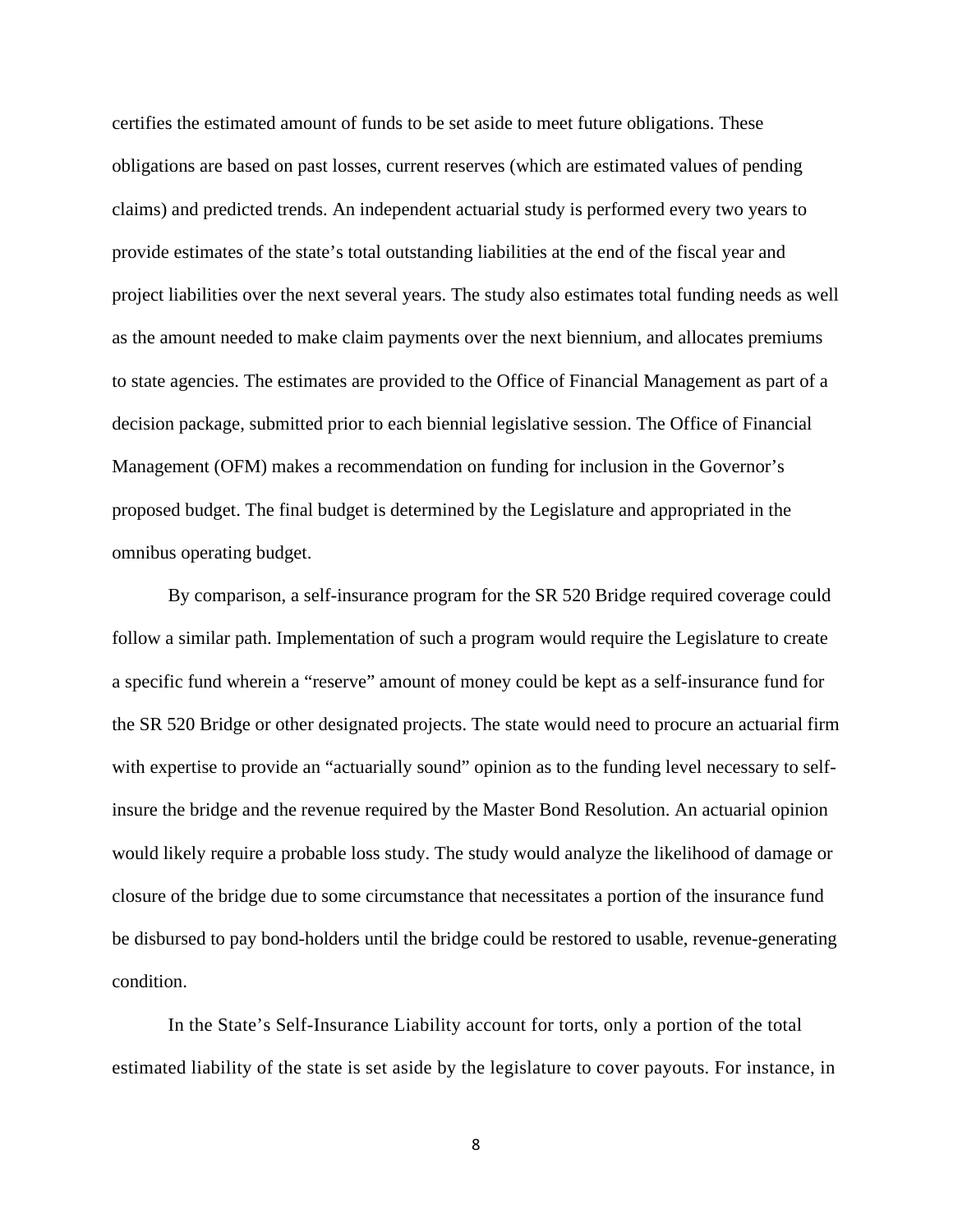the last actuarial study of the SILA account, the actuary estimated the state's outstanding, pending tort liability to be \$1.145 billion as of June 30, 2020. The prior study estimated the outstanding retained losses at \$604 Million as of June 30, 2018.<sup>3</sup> The actuary recommended the Self-Insurance Account be funded at \$300 Million for the FY21-23 biennium to cover outlays from the account for the biennium. It is likely that any self-insurance program would require a substantial up-front cost to provide a sufficient cash reserve to cover probable losses to the bridge to be considered actuarially sound. This money would also need to be statutorily segregated from other state resources to provide assurance that the money would be available to cover probable losses.

Similarly, in a self-insurance program for the SR 520 Bridge, only a portion of the money required to cover lost income and bridge repair would likely need to be reserved in the account to ensure actuarial soundness as required by the Master Bond Resolution. The necessary amount of money would be influenced by the probability of loss in a given period of time, anticipated tolling revenues on the bridge, and estimates of time and cost needed to bring the bridge back to a functional level based on the types of losses determined probable. Until a qualified actuarial firm can be procured to provide an estimate, it is not possible to determine the cost of a self-insurance program. However, the expense of procuring an actuary to perform a probable loss study is more definable. In 2017, the state procured a maximum probable loss study prior to the Alaska Way Viaduct demolition project for \$50,000. The most recent biennial actuarially study of the SILA fund cost \$19,000. The actuarial recommendation would likely require a portion of the replacement cost of the bridge as well as a portion of the tolling revenue be held in reserve. Adjusted gross toll

<sup>3</sup> *State of Washington Actuarial Overview Self-Insurance Liability Program (SILP),* Aon Global Risk Consulting, (June 25, 2020),